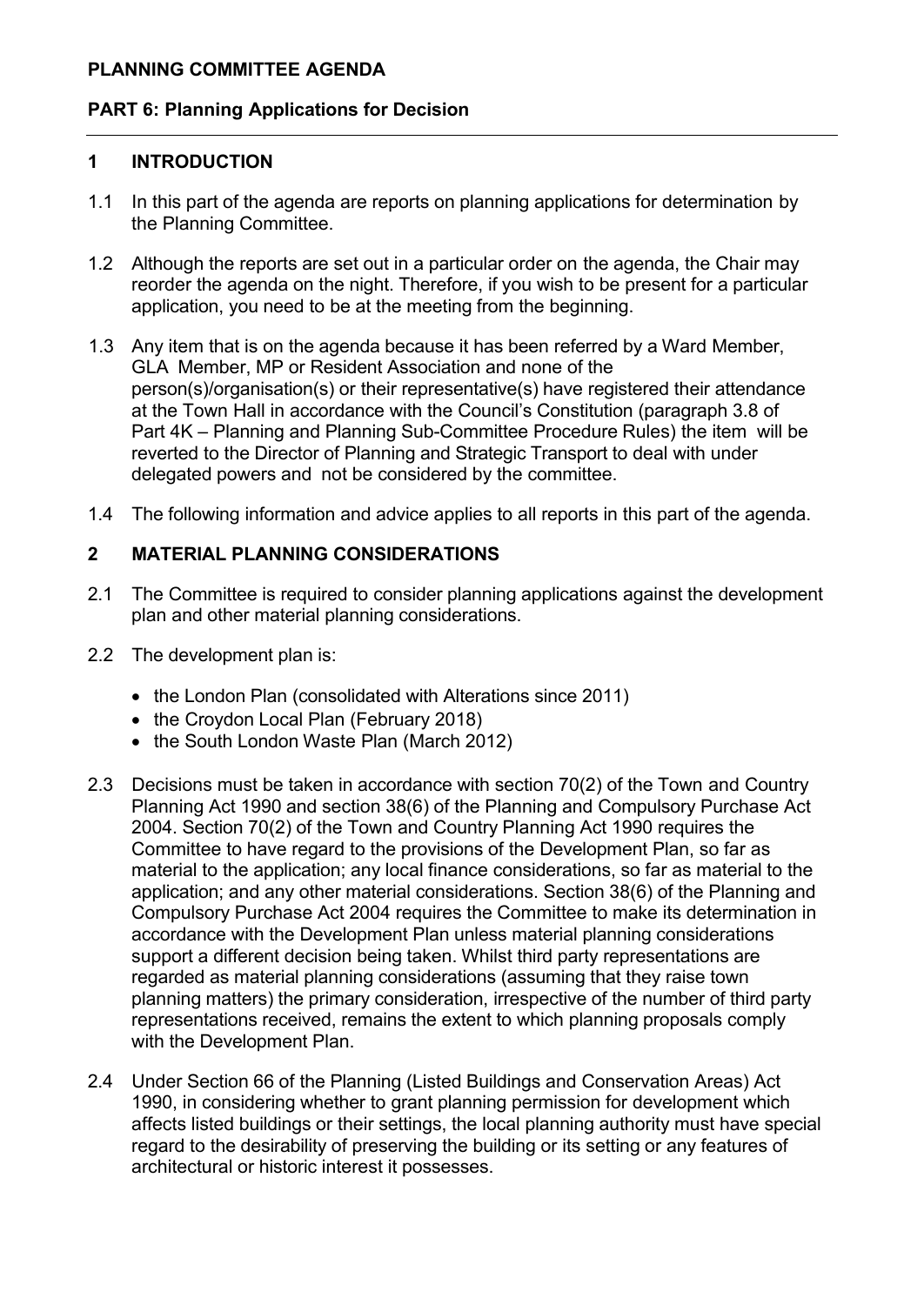- 2.5 Under Section 72 of the Planning (Listed Buildings and Conservation Areas) Act 1990, in considering whether to grant planning permission for development which affects a conservation area, the local planning authority must pay special attention to the desirability of preserving or enhancing the character or appearance of the conservation area.
- 2.6 Under Section 197 of the Town and Country Planning Act 1990, in considering whether to grant planning permission for any development, the local planning authority must ensure, whenever it is appropriate, that adequate provision is made, by the imposition of conditions, for the preservation or planting of trees.
- 2.7 In accordance with Article 31 of the Development Management Procedure Order 2010, Members are invited to agree the recommendations set out in the reports, which have been made on the basis of the analysis of the scheme set out in each report. This analysis has been undertaken on the balance of the policies and any other material considerations set out in the individual reports.
- 2.8 Members are reminded that other areas of legislation covers many aspects of the development process and therefore do not need to be considered as part of determining a planning application. The most common examples are:
	- **Building Regulations** deal with structural integrity of buildings, the physical performance of buildings in terms of their consumption of energy, means of escape in case of fire, access to buildings by the Fire Brigade to fight fires etc.
	- Works within the highway are controlled by **Highways Legislation**.
	- **Environmental Health** covers a range of issues including public nuisance, food safety, licensing, pollution control etc.
	- Works on or close to the boundary are covered by the **Party Wall Act**.
	- **Covenants and private rights** over land are enforced separately from planning and should not be taken into account.

# **3 ROLE OF THE COMMITTEE MEMBERS**

- 3.1 The role of Members of the Planning Committee is to make planning decisions on applications presented to the Committee openly, impartially, with sound judgement and for sound planning reasons. In doing so Members should have familiarised themselves with Part 5D of the Council's Constitution 'The Planning Code of Good Practice'. Members should also seek to attend relevant training and briefing sessions organised from time to time for Members.
- 3.2 Members are to exercise their responsibilities with regard to the interests of the London Borough of Croydon as a whole rather than with regard to their particular Ward's interest and issues.

# **4. THE ROLE OF THE CHAIR**

- 4.1 The Chair of the Planning Committee is responsible for the good and orderly running of Planning Committee meetings. The Chair aims to ensure, with the assistance of officers where necessary, that the meeting is run in accordance with the provisions set out in the Council's Constitution and particularly Part 4K of the Constitution 'Planning and Planning Sub-Committee Procedure Rules'. The Chair's most visible responsibility is to ensure that the business of the meeting is conducted effectively and efficiently.
- 4.2 The Chair has discretion in the interests of natural justice to vary the public speaking rules where there is good reason to do so and such reasons will be minuted.